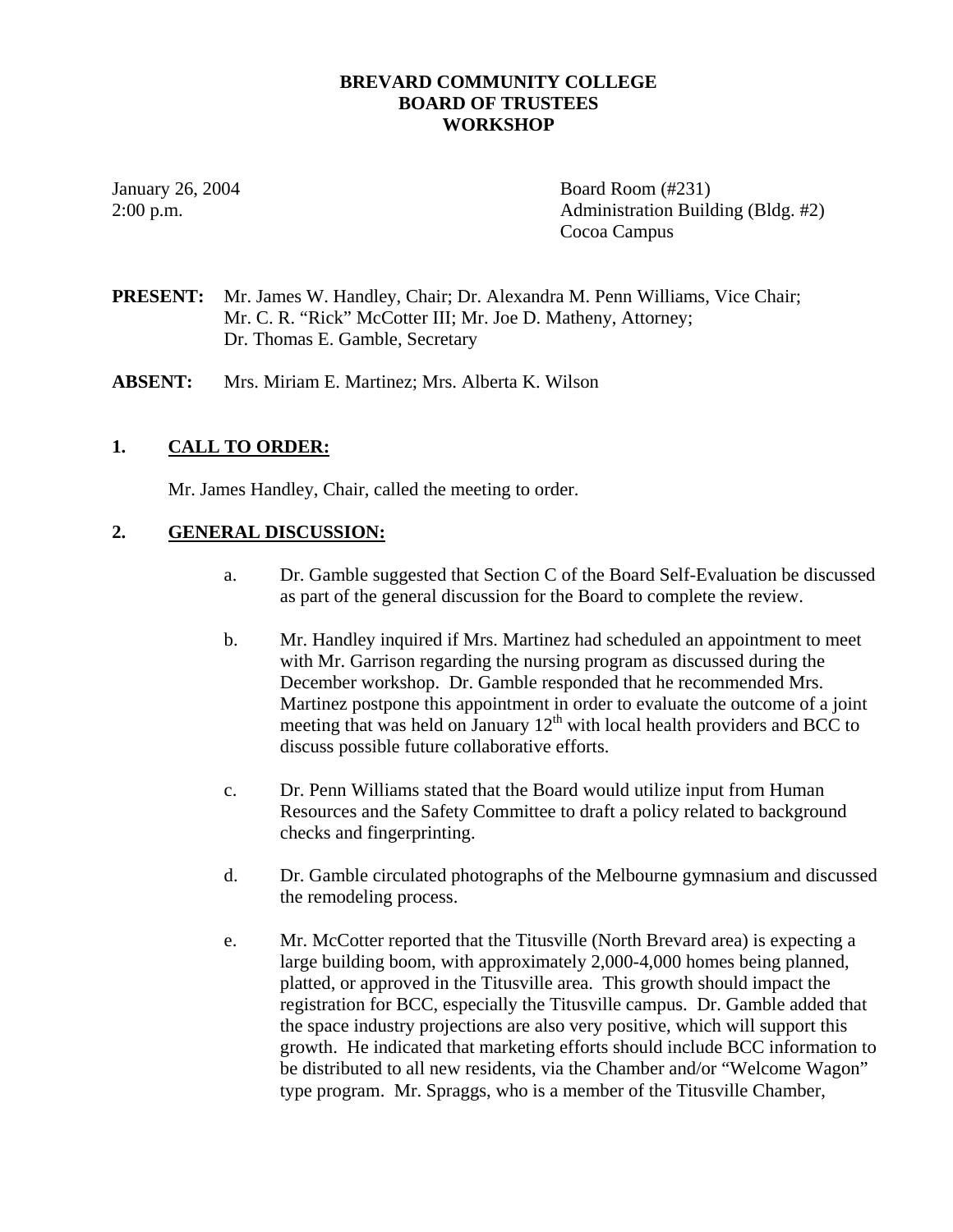confirmed that a newcomers magazine is being produced for distribution to new residents, which would be an ideal format for a BCC advertisement. Mr. Matheny added that the upscale condominium market is also booming in the area.

## **3. BOARD SELF-EVALUATION (2002-2003):**

The Board continued their discussion of the 2002-2003 Board Self-Evaluation, Section C, Powers and Duties of the Board:

Powers and Duties of the Board:

- 1. Minutes: The ratings were high, with the exception of one low score, which indicates that one trustee felt that this area needed improvement. Mr. Handley stated that to his knowledge there is no problem with the process, and he was unaware of any concerns in this regard.
- 2. Property Control: No discussion required.
- 3. College Operations: No discussion required.
- 4. Personnel: The ratings were good, however, it was noted that the new state statutes are under review as there is a possible conflict. Dr. Gamble stated it is his inclination that until this is question is resolved, he will have the Board approve Personnel Actions to avoid any problems. This could be bypassed if the Board's revised Policy Governance Manual supports the delegation of this responsibility to the District President.
- 5. Citizens Presentations: No discussion required.
- 6. Advisory Committees: No discussion required.
- 7. Facsimile Signatures: One trustee was not previously familiar with this procedure, but was informed.

## **4. ACADEMIC PLANS TO ACHIEVE THE ONE-COLLEGE CONCEPT**

Dr. Don Astrab, Executive Vice President, Academic Services/Chief Learning Officer, described the current direction and plans toward ensuring the one-college concept at BCC. The goal is to have a mirror image model for all five BCC campuses with identical programs, procedures, titles, etc., in order to prevent confusion and conflict. Plans to increase faculty participation will maximize the effectiveness and understanding of the efforts, while minimizing burn-out. There are plans to add Program Coordinators and students to Advisory Committees to help accomplish this goal.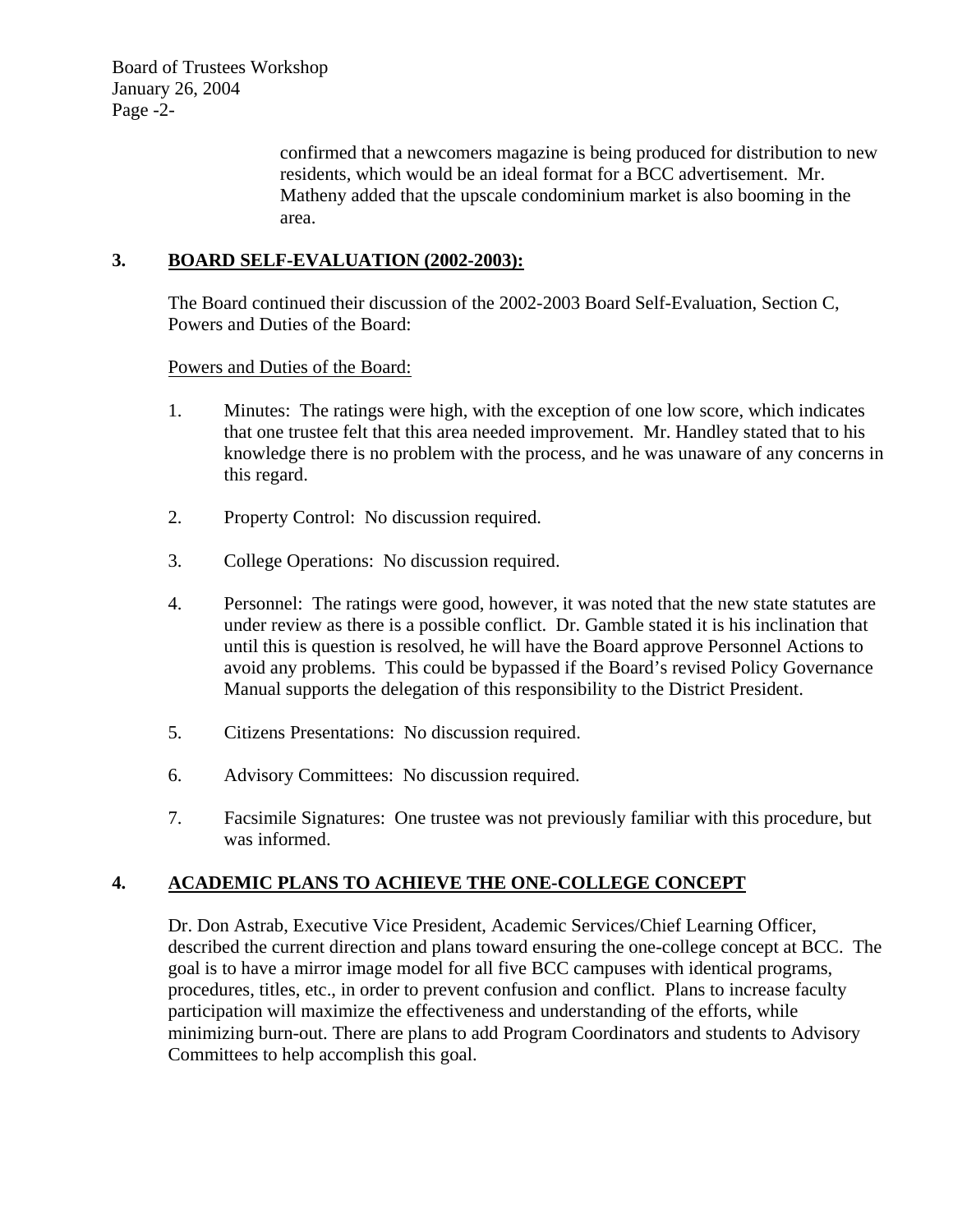Dr. Astrab described an initial effort toward the one-college goal started in September 2003 when the Computer Science Department was tasked with the goal of creating one collegewide schedule for the computer science program. Independent cooperation became obvious after the third meeting and their initial goal was ultimately accomplished with enthusiasm. The efforts should become easier as people become more familiar with thinking toward the one-college goal. This process will be repeated in the future across all departments and more than fifty discipline areas, and will hopefully expand to outcomes and successes.

Dr. Astrab emphasized that efforts are coordinated with task forces established to study Department Chair, Program Coordinator and faculty teaching roles. In addition, there is a goal to standardize forms, procedures and techniques on all campuses, which will minimize costs and create an environment for accountability in setting and reaching one-campus goals. Standardization is of particular importance to adjunct faculty who may be teaching on several different campuses.

# **5. POLICY GOVERNANCE**

Although Mrs. Martinez was unable to attend the Board workshop, she provided copies to the Office of the District President for distribution to the Board. Mr. Matheny confirmed that all state statutes had been addressed; and perhaps more than necessary. Dr. Gamble indicated that he would like to minimize the number of policies in Section 500 by making the CEO accountable for many of these requirements. Mr. Matheny stated that this is a subject of discussion among many of the colleges, however, he felt the trustees must maintain responsibility, until these issues are clarified. He did confirm that several items were placed on the list in order to exercise an abundance of caution. Dr. Gamble stated that he will be watching the progress of Valencia Community College (VCC) on this issue, taking the lead under the guidance of Mr. Bill Mullowney, VCC Vice President, Policy & General Counsel. Dr. Gamble will also address the issue with General Counsel in Tallahassee. After proper study and consultation, Dr. Gamble will review the list and draft language regarding transfer of CEO accountability to be presented to the State for review and indicated he expects to have this input available for presentation to the Board by late Spring or early Summer.

The following actions should be completed before the next meeting:

- 1. Dr. Gamble to start drafting recommended policies;
- 2. Dr. Penn Williams to consult with Ms. Oglesby, Human Resources, regarding the proposed background check and fingerprinting policy; and
- 3. Dr. Gamble to present a recommendation on Board "Ends" in line with the statewide K-20 goals and accountability standards.

# 6. **2ND QUARTER GOALS**

Mr. Frank Billings, Associate Vice President for Institutional Effectiveness & Strategic Management, provided the Strategic Managers' Accomplishment Report and the District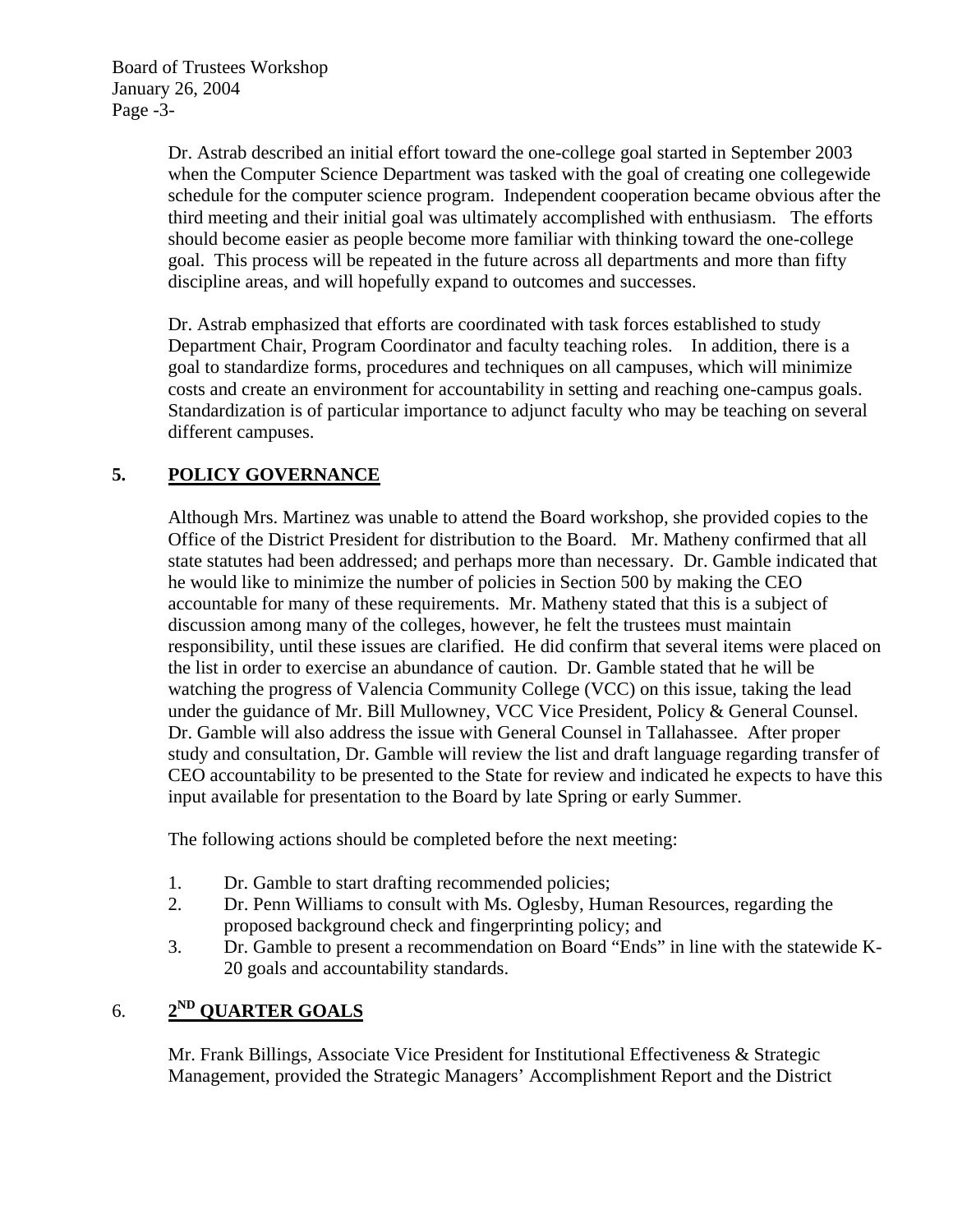President's High Priority Projects/Objectives Report, 2<sup>nd</sup> Quarter FY 2003-2004, and requested comments or questions regarding the report.

Mr. Handley suggested that the summary report be expanded in the future to include specifics regarding problem areas and successes rather than just providing percentages, to provide a more comprehensive picture.

Mr. Billings stated that the cumulative effort of the strategic planning process is measured in learning outcomes and satisfaction of the K-20 measurements. As a result, a future supplemental report relating specifically to learning outcomes is forthcoming. Dr. Gamble remarked that almost all of the K-20 goals deal with learning outcome issues, but there are other important institutional issues. Thus these goals will be added as part of the revised Board's "Ends" Statements. The revised report will include three levels: State K-20 requirements, Board "Ends", and institutional needs and requirements. In addition, each quarter's progress will be reflected relative to each previous and subsequent quarter.

A question was raised and discussion ensued regarding the confusing acronyms and crediting standards related to various degrees and certificate programs in the State of Florida. The Board suggested that this topic be pursued with the Department of Education. Mr. Handley requested Dr. Gamble draft a proposal on this subject for the Department of Education's consideration.

Mr. Billings concluded by reporting that the State of Florida continues to significantly exceed the national averages for retention. BCC also exceeds the system averages for retention in AA and PSV programs and continues to make progress in AS retention.

## 7. **MEDIA RELATIONS**

Mrs. Ingrid Bradley, Associate Vice President for Community Relations & Marketing, discussed proper procedures and protocol for dealing with the media. She reported that the Florida Today editor recently indicated that their primary mission is to be a watchdog of the government and to raise the voice of the people in taking a stand and instigating conversation. BCC, as a public institution, is obliged to respond to all media inquiries with maximum disclosure and minimum delay.

BCC submits 400-500 press releases a year, with 70 to 80 percent of those being published. Mrs. Bradley indicated that she and Dr. Gamble are the two key spokespeople, while occasionally delegating to specific subject-matter experts. Faculty may speak to the media, but should stress they are only giving their personal opinions. The Trustees are also important spokespeople in the appropriate situation, but should always communicate a unified message. The Community Relations Department is available to help with statements, as needed. Mrs. Bradley advised that written, factual statements are preferred and speculation and "off-therecord" statements should be avoided, although providing background and facts is generally fine. She further advised that when speaking to the press it is imperative to differentiate clearly between personal opinions and official college positions. Additionally, as a courtesy, communicate with other people or offices involved when a media inquiry is made.